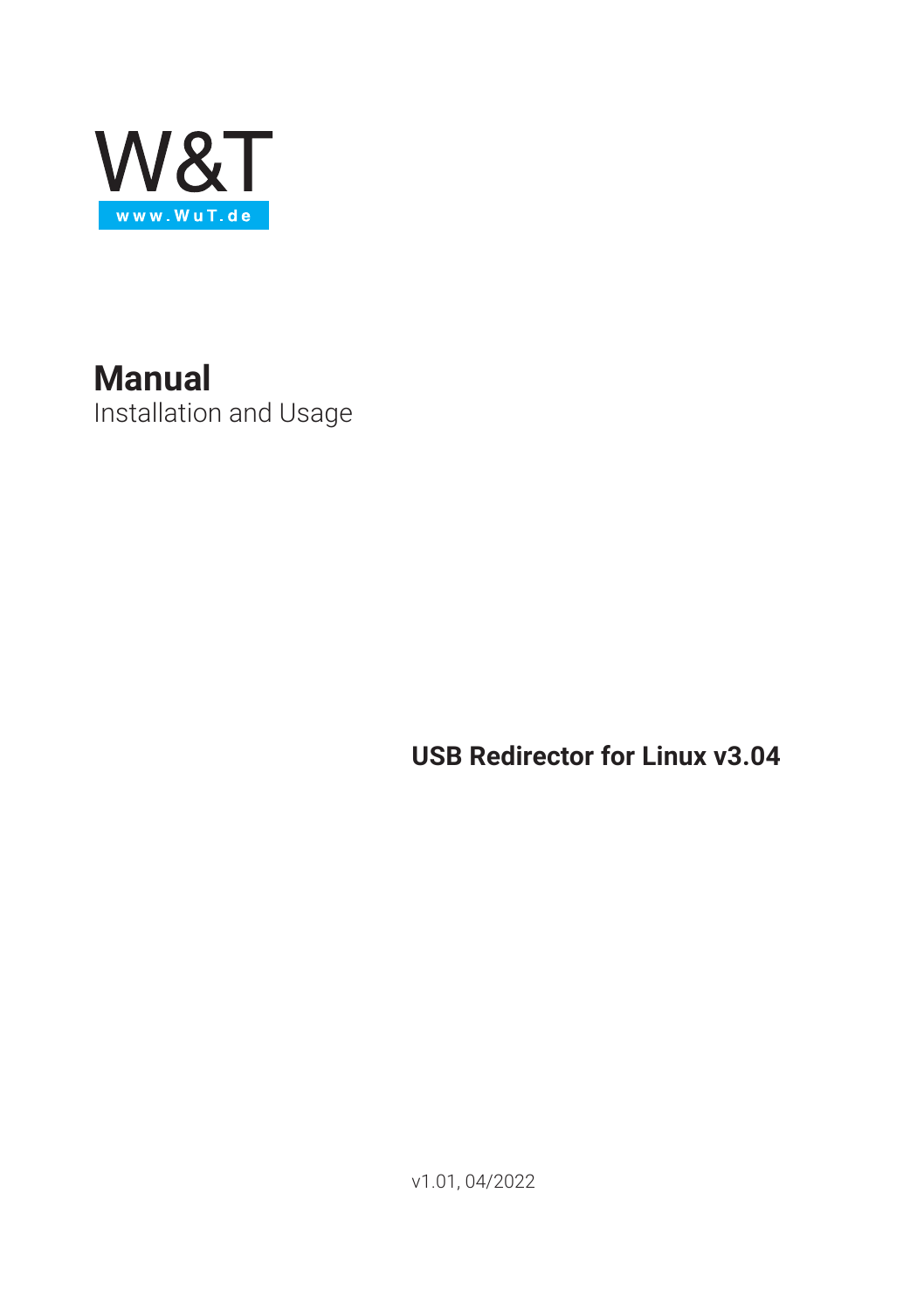

© 04/2022 Wiesemann und Theis GmbH

Subject to error and alteration:

Since it is posssible that we make mistakes, you mustn't use any of our statements without verification. Please inform us of any error or misunderstanding you come about, so we can identify and eliminate it as soon as possible.

Carry out your work on or with W&T products only to the extent that they are described here and after you have completely read and understood the manual or guide. We are not liable for unauthorized repairs or tampering. When in doubt, check first with us or with your local distributor.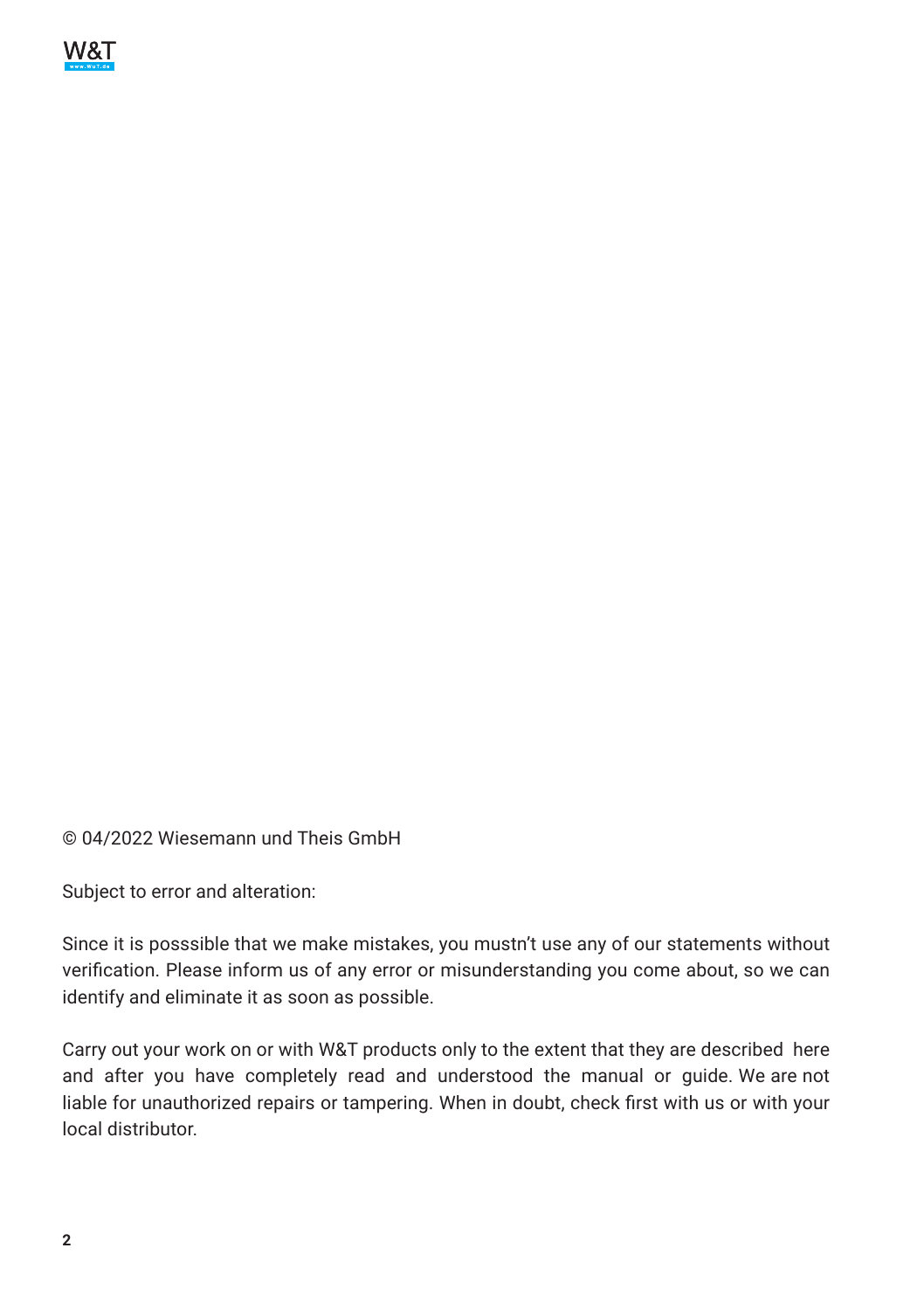

### **Table of Contents**

| Manual installation without systemd support 7 |  |
|-----------------------------------------------|--|
|                                               |  |
|                                               |  |
|                                               |  |
|                                               |  |
|                                               |  |
|                                               |  |
|                                               |  |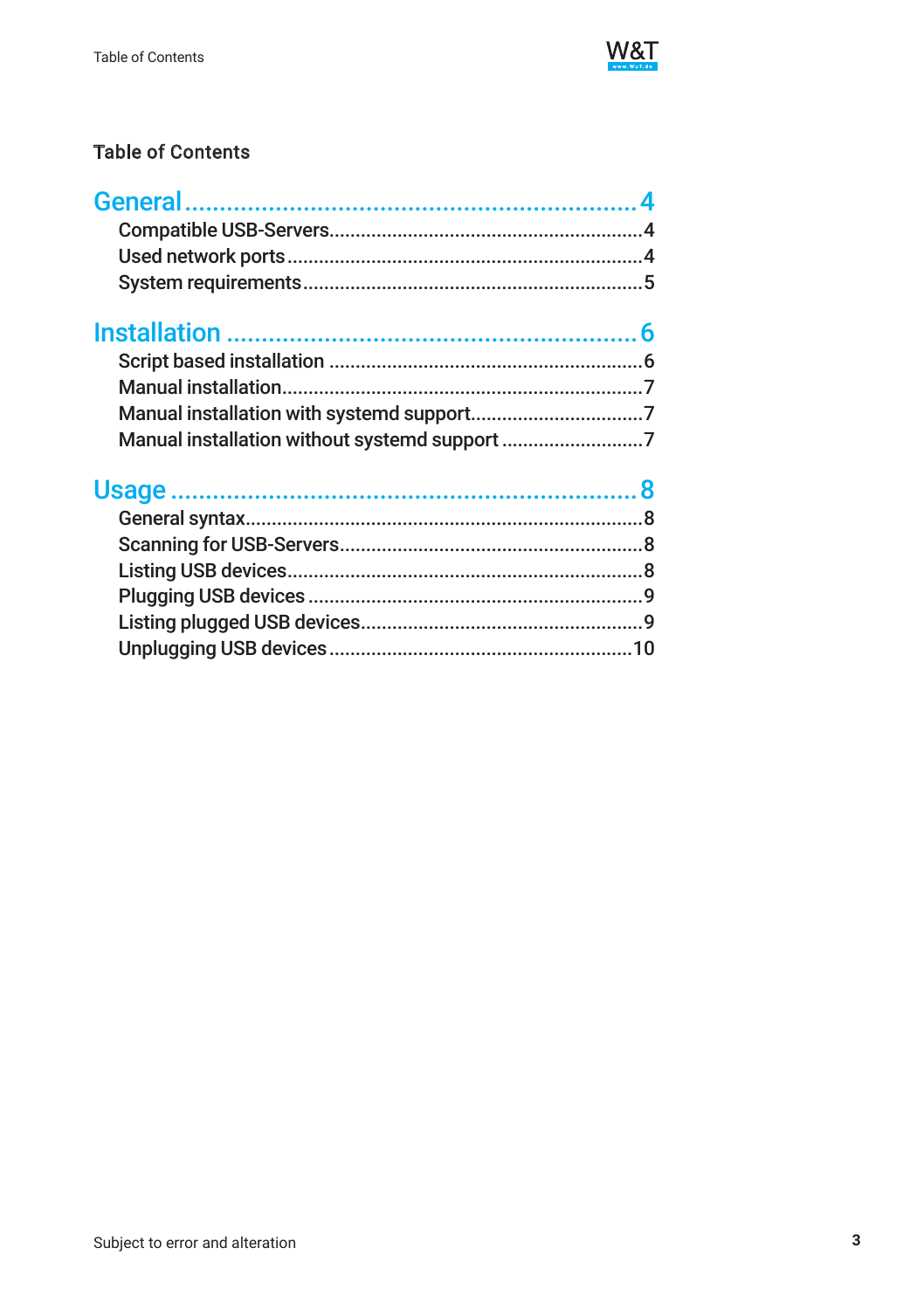# <span id="page-3-0"></span>General

# Intended Use

The USB servers from Wiesemann & Theis enable access to USB devices via the network. After setting up the USB server, the USB devices connected to it can be plugged to the local system by means of the USB-Redirector for Linux from a supported Linux operating system. Access to the USB devices is exclusive. A connection to an already plugged USB device can only be made after disconnecting the first connection.

The USB-Redirector can connect to a maximum of eight USB devices simultaneously. The USB devices can, however, be connected to different USB servers.

The USB servers and the USB-Redirector conform to the USB standards 1.0, 1.1 and 2.0 with the transfer speeds Low-Speed (1.5 Mbit/s), Full-Speed (12Mbit/s) and High-Speed (480Mbit/s). All types of USB devices and all transfer types, i.e. Control, Interrupt, Bulk and Isochronous, are supported.

# Compatible USB-Servers

The USB-Redirector for Linux can be used in conjunction with the following models and firmware versions:

**#53665 - USB-Server Megabit 2.0,** Firmware 1.17 **#53663 - USB-Server Gigabit 2.0,** Firmware 1.44

The latest firmware for each of the devices can be found at

**www.wut.de/<Article number> (e.g. www.wut.de/53663)**

# Used network ports

The USB-Redirector uses TCP port 32032 for communication with the USB server by default. This port can be changed via the web-based configuration interface of the USB server. Any security components installed must allow communication between the USB-Redirector and the USB-Server without delay.

The UDP port 8513 used for the automatic inventory is not mandatory for the communication with the USB devices.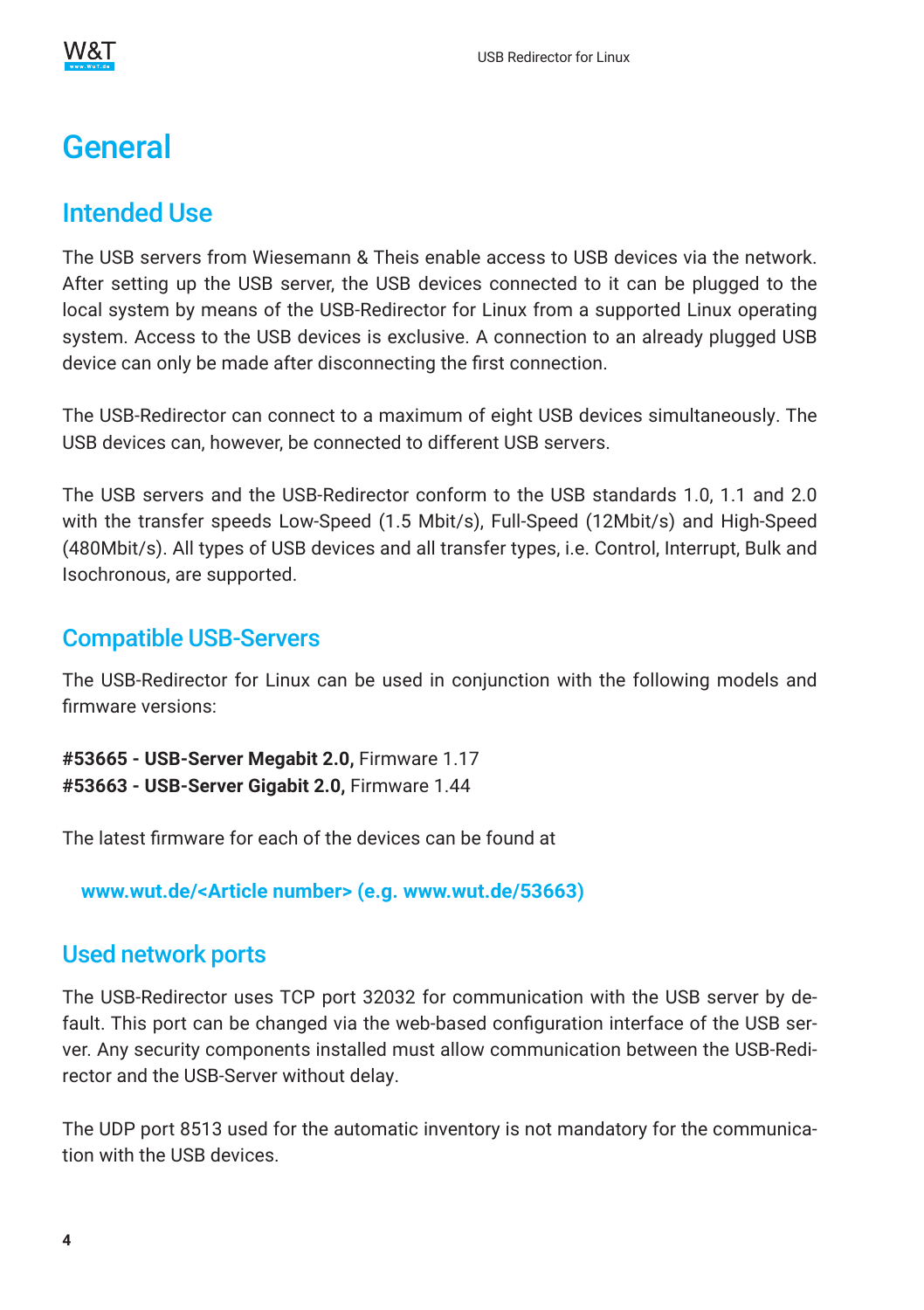

## <span id="page-4-0"></span>System requirements

The USB-Redirector for Linux is available for 32 and 64 bit systems. The installed Linux distribution determines which version you need. The architecture of your Linux system can be identified using the following command:

#### \$: uname –m

The USB-Redirector has been successfully tested on the following standard distributions:

- Mint: 19.2 LTS and 20.1 LTS
- Debian: 10.8 LTS
- Ubuntu: 20.04.2 LTS and 21.04

Other Linux systems are also supported, as long as they fulfill the below minimal requirements

- Kernel version  $\geq 4.4.0$
- VHCI kernel module
- modprobe utility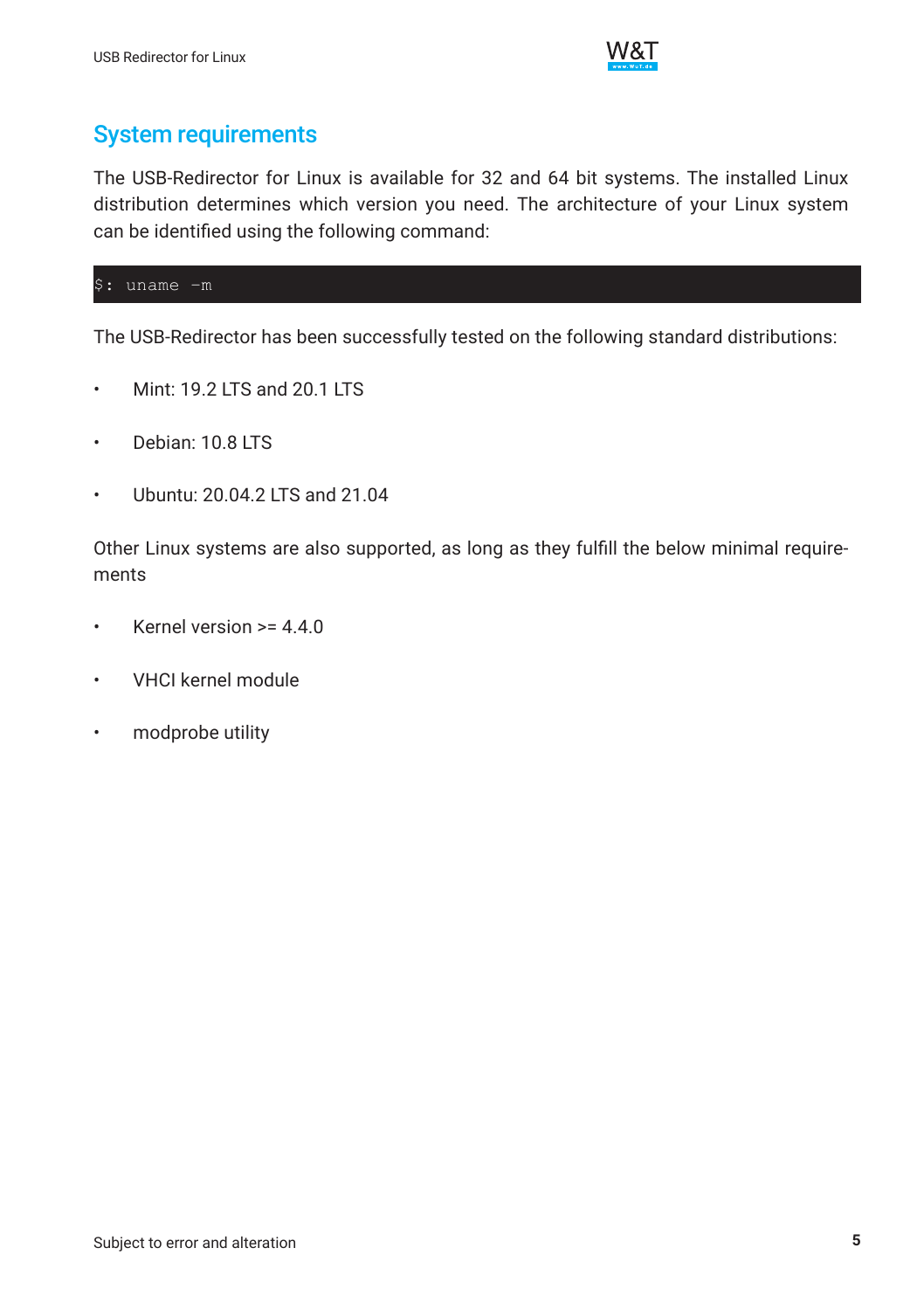<span id="page-5-0"></span>

# **Installation**

The current version of the USB-Redirector for Linux can be downloaded from www.wut. de/00113. Alternatively, the file can also be downloaded via direct link, e.g. using wget:

\$: wget https://www.wut.de/linux-usb-redirector

The USB-Redirector is delivered in a zipped tar archive. The following command extracts the contents of the archive to a subfolder in the current directory:

\$: tar -xvzf e-00113-ww-swus-304.tar.gz

# Script based installation

The archive contains an installation script, which both checks the system requirements and also suggests standard paths for the required files. After checking the entered data, the script can automatically copy the files to the desired locations.

The installation script can be started via the following command:

#### \$: ./install.sh

By default, the executable of the USB-Redirector is placed at the following path:

/usr/local/bin/usb-redirector

If the system has systemd support enabled, the installation script can also create a service to start the USB-Redirector on system start. By default, the service file will be placed at the following location:

/etc/systemd/system/usb-redirector-daemon.service

All paths can be adjusted after starting the installation script.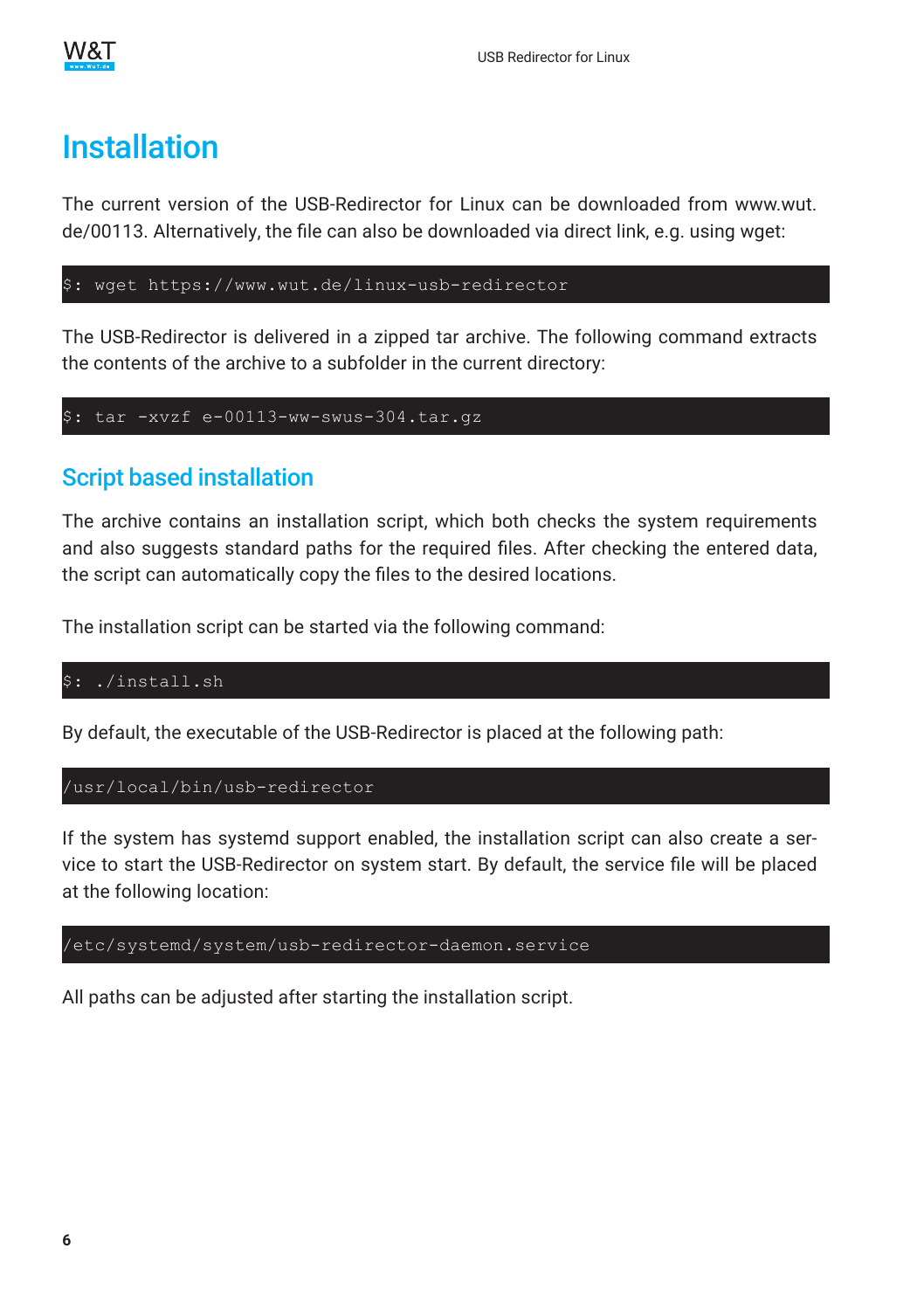

## <span id="page-6-0"></span>Manual installation

Alternatively, the USB redirection can also be installed manually. This requires copying the executables that match your system to a suitable location. A typical command line would be the following:

\$: cp -vf usb-redirector.\$(uname -m) /usr/local/bin/usb-redirector

The above command will automatically choose the correct binary and place it in the search path.

#### Manual installation with systemd support

If the system supports systemd, a systemd service can also be created. For this purpose, the supplied template file can be copied into the directory for systemd services:

\$: cp -vf usb-redirector-daemon.service /etc/systemd/system

To start the service automatically at system startup, the configuration files of systemd have to be reloaded. After that, automatic execution at system startup can be enabled. Root privileges are required for this operation:

```
$: systemctl daemon-reload
$: systemctl enable usb-redirector-daemon.service
```
#### Manual installation without systemd support

If systemd is not available, the service can of course also be started via other available methods at system startup.

The background service of the USB-Redirector can be started with the following command. If the option -f is additionally specified, the process remains in the foreground.

```
usb-redirector daemon
```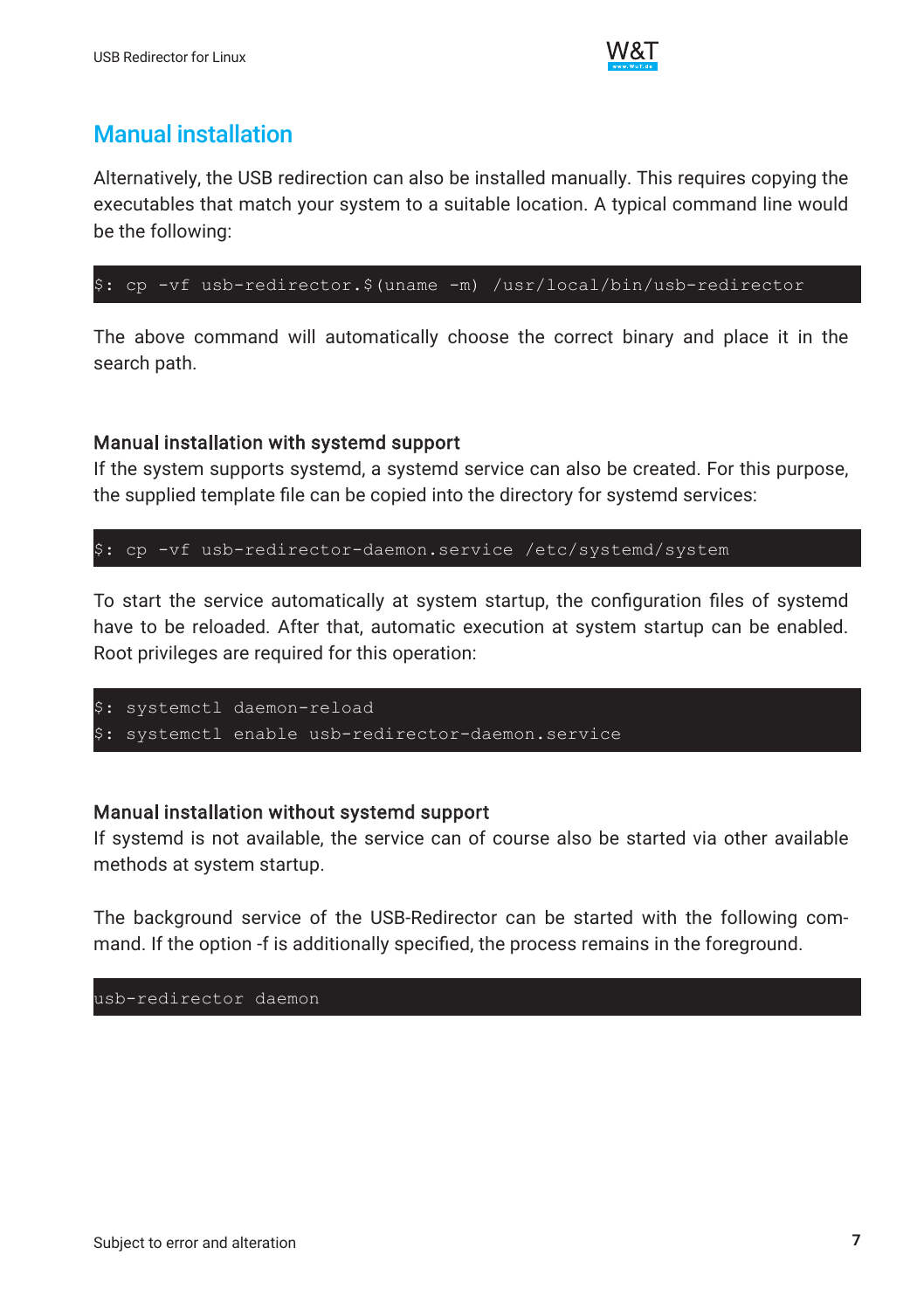<span id="page-7-0"></span>

# **Usage**

### General syntax

The general syntax of the USB-Redirector is as follows:

usb-redirector [glob. options] <command> [command-options] <args>

Arguments in angle brackets indicate a mandatory argument. Arguments in square brackets are optional.

The -h parameter can be used to output a list of all available commands:

\$: usb-redirector -h

### Scanning for USB-Servers

Specifying the scan command, the USB-Redirector searches the local subnet for available USB servers.

#### usb-redirector scan

If there is more than one network interface connected to the system, the interface to be used can be specified as an optional parameter.

The scanning process uses the UDP port 8513:

| \$: usb-redirector scan ens192 |     |                                           |      |
|--------------------------------|-----|-------------------------------------------|------|
| IP address                     | MAC | System name                               | Port |
|                                |     |                                           |      |
| 10.40.28.65                    |     | 00c03d:08e404   USB-Server-08e404   32032 |      |
| 10.40.28.63                    |     | 00c03d:096103   USB-Server-096103   32032 |      |
|                                |     |                                           |      |

## Listing USB devices

The list command followed by the IP address or the host name of a USB server lists the connected USB devices. If the TCP communication port of the USB server differs from the default port 32032 an alternative port can be specified using the -p option:

usb-redirector list <host>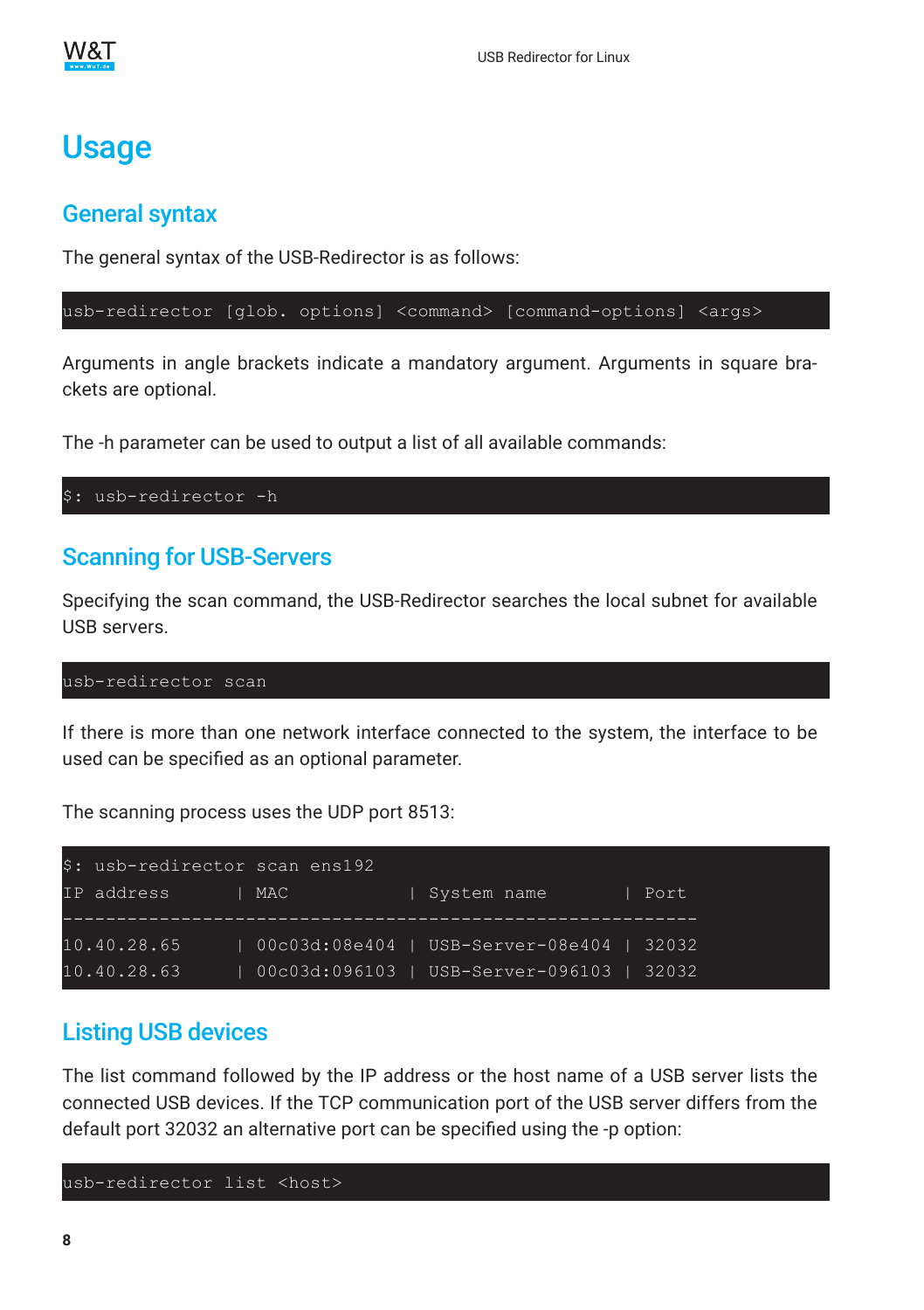

<span id="page-8-0"></span>The result list contains the number of the USB port, the name of the USB device and, if applicable, the IP address of the computer that is currently connected to the USB device. Should the USB device be connected to your own PC, this will be marked with an asterisk.

Multiple USB servers can also be queried simultaneously. The typical <IP>:<port> notation is also supported:

| Server IP<br>USB port   Device name<br>  Plugged to       |  |
|-----------------------------------------------------------|--|
|                                                           |  |
| 10.40.28.82<br>10.40.28.32<br>l USB Cable 2<br>$\Box$ 1.3 |  |
| 10.40.41.42<br>USB $\langle$ > RS232 Cable 2              |  |

# Plugging USB devices

A connection to a USB device connected to a USB server can be established with the plug command followed by the IP address or hostname of the USB server and the number of the USB port. If the TCP communication port of the USB server differs from the default port 32032, an alternative port can be specified using the -p option:

```
usb-redirector plug <host> <USB port>
```
On success, the command produces no output. If the desired device is already plugged by another machine, it is added to the internal list of connected devices and its availability is checked cyclically.

## Listing plugged USB devices

The following command outputs a list of all USB devices currently connected to the system via the USB-Redirector:

#### usb-redirector status

The list also contains the current connection status and the associated USB server for each device.

| \$: usb-redirector status |                        |  |                |
|---------------------------|------------------------|--|----------------|
| Host                      | USB port   Device name |  | Speed   Status |
|                           |                        |  |                |
| 10.40.28.82               | USB Cable 2<br>1.3     |  | (fs)   Working |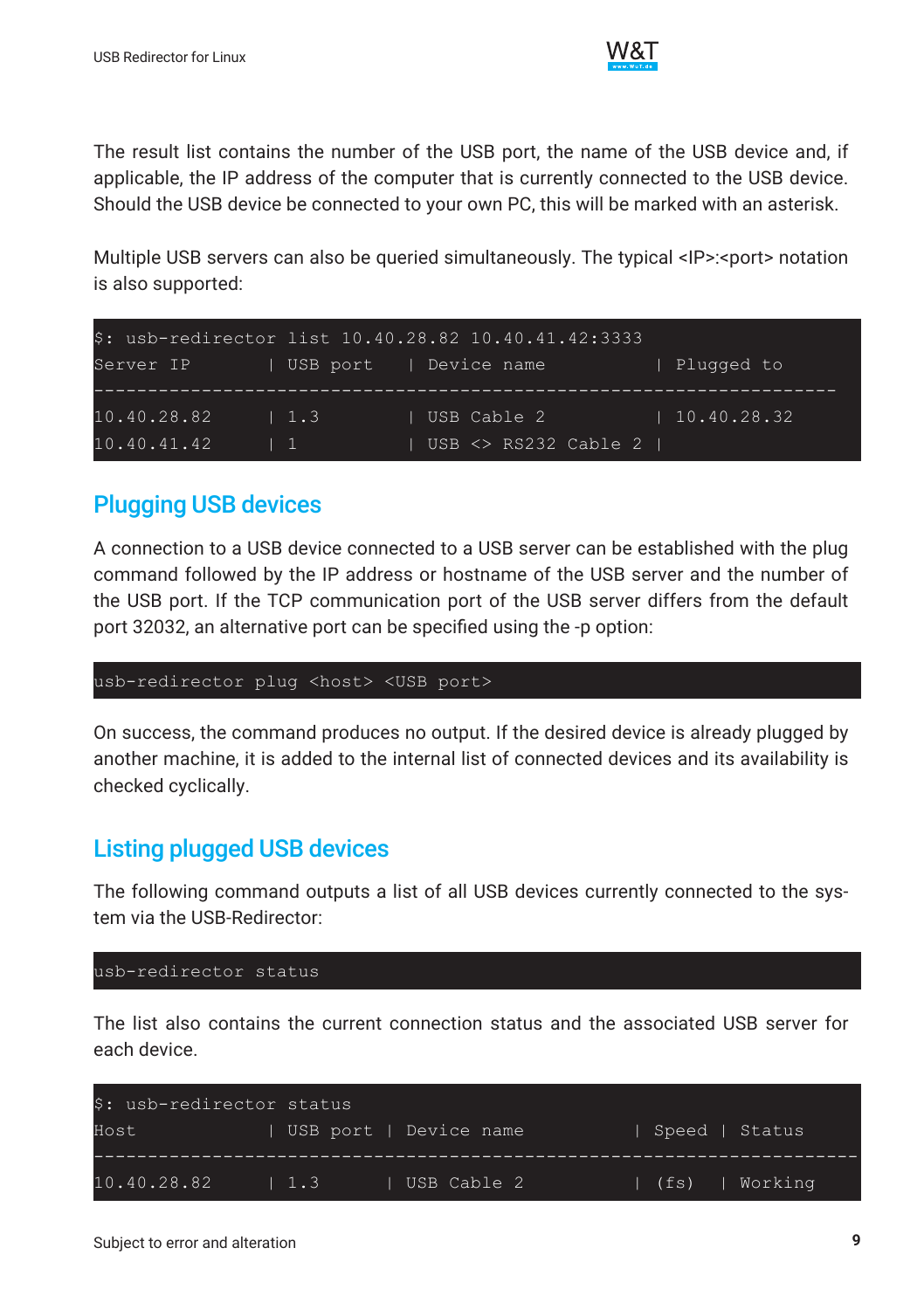<span id="page-9-0"></span>

# Unplugging USB devices

As long as there is an active connection to a USB device, no other user can connect to the USB device. It is therefore advised to unplug the deivce as soon as it is no longer needed. For disconnecting, the unplug command and the combination of IP of the USB server and the USB port have to be specified:

\$: usb-redirector unplug 10.40.28.82 1.3

If successful, the command is acknowledged with the following output:

```
INFO: c7a19740 - [14:38.22]: Unplugged 1 connections successfully
```
If all USB devices that were mounted via the USB-Redirector are to be unmounted, this can be done with the unplug command and the option all:

usb-redirector unplug all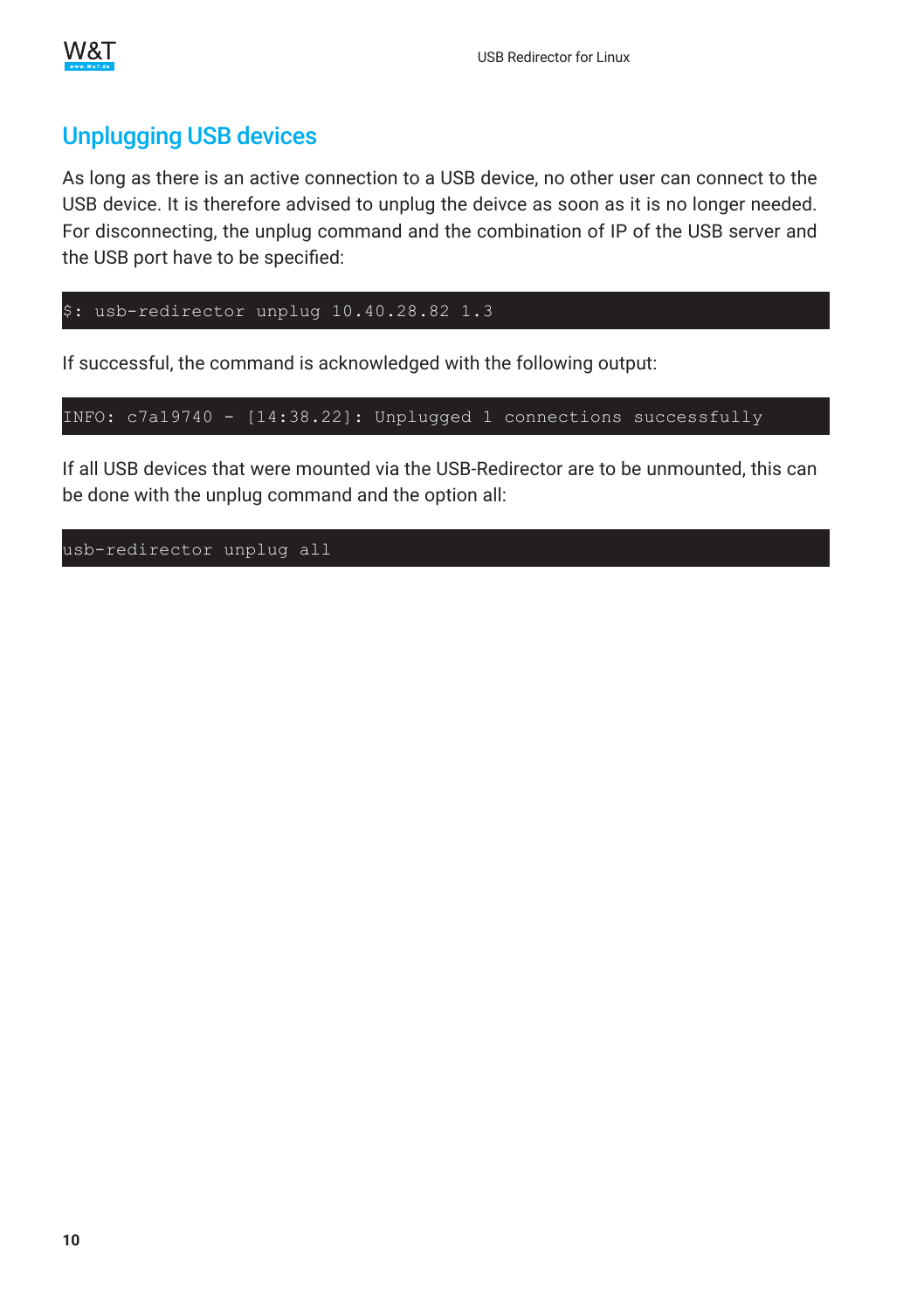USB Redirector for Linux